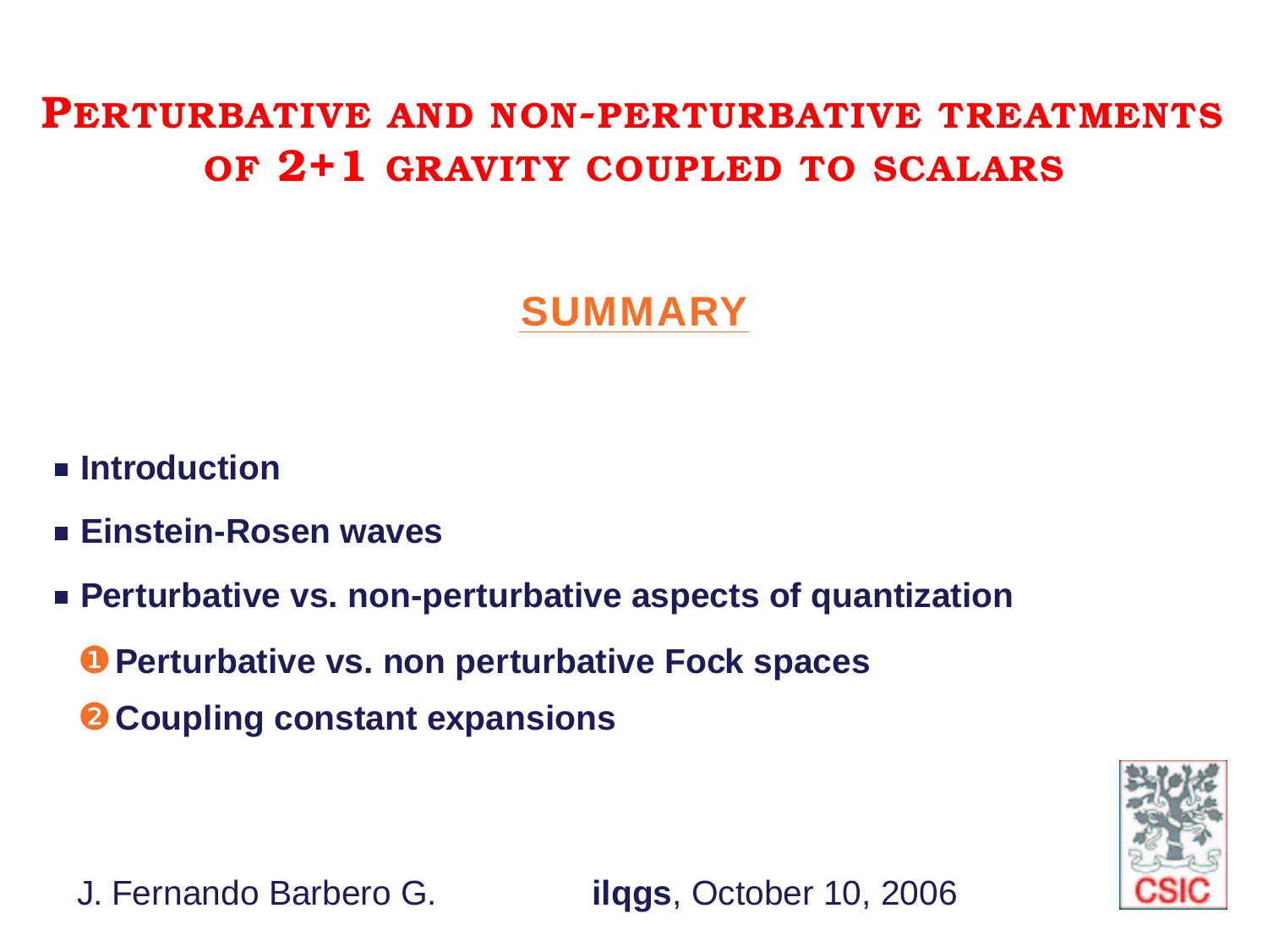# **INTRODUCTION**

- ✹ 1-(spacelike) Killing vector reductions of gravity in 3+1 dimensions can be interpreted as theories of **2+1 gravity** coupled to **massless scalar matter**.
- ✹ If we require the existence of **another spacelike Killing** field these models simplify further
	- ✸ **Non polarized case:** If the Killings are not hypersurface orthogonal then the model is equivalent to a **sigma model** in **1+1 dimensions** with **two massless, coupled, scalar fields perturbative treatments** (Niedermaier,...).
	- ✸ **Polarized case:** If both Killings are **hypersurface orthogonal** [⇒ the Killing vector fields are, themselves, orthogonal]. An important example are Einstein-Rosen waves ⇔ axisymmetric **2+1 gravity** coupled to a **massless scalar field** in a **fixed, auxiliary, Minkowskian background exact Fock space quantization** (Ashtekar, Pierri, Varadarajan,...).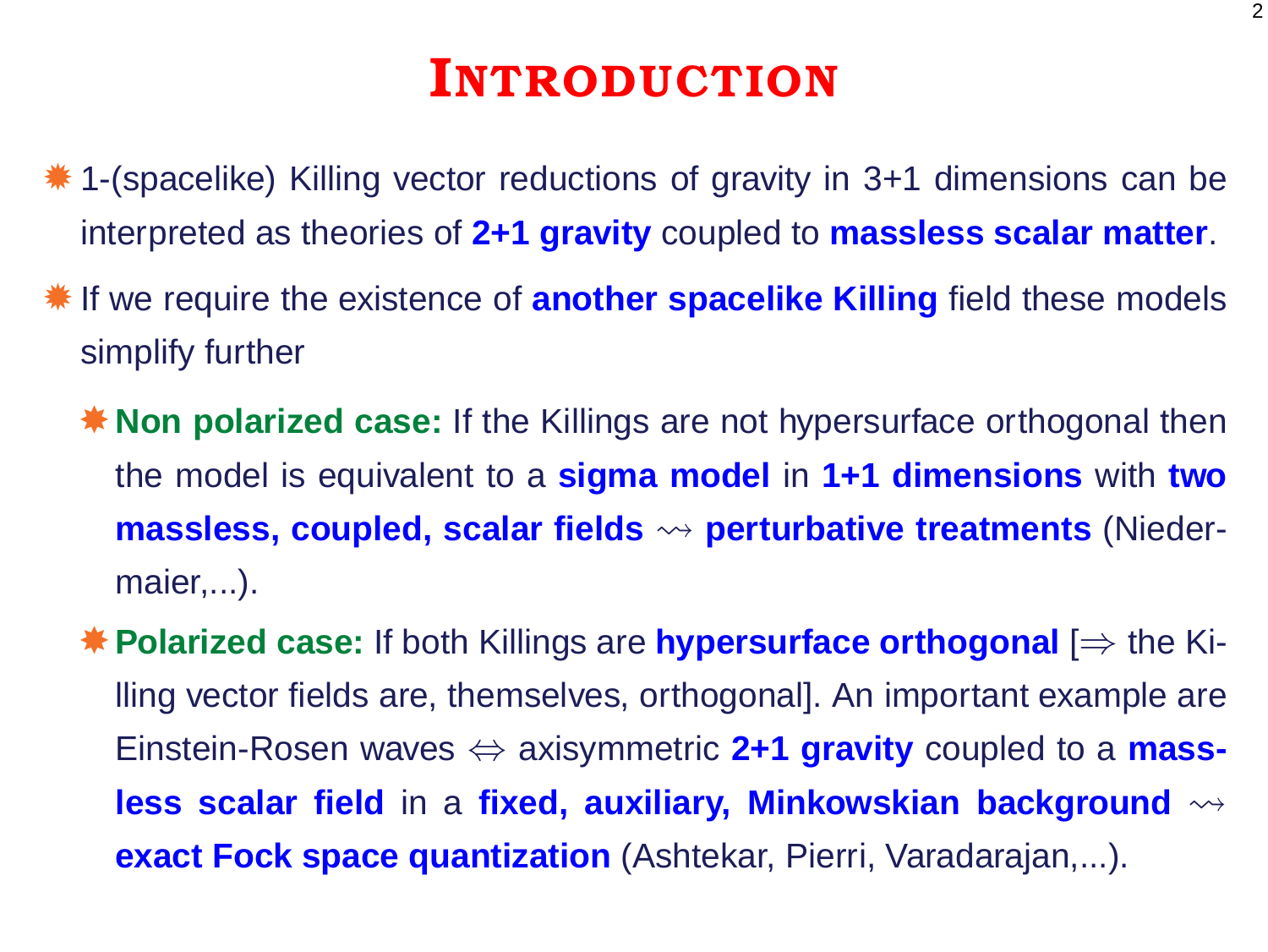✹There is an interesting relationship between symmetry reductions of 3+1 gravity and lower dimensional theories of gravity coupled to massless matter fields

✹**Purpose of the talk:** Discuss issues related to **perturbative** and **non-perturbative** treatments of quantum gravity from the detailed study of quantized Einstein-Rosen waves.

> Does the non-renormalizability of General Relativity in the usual perturbative formulation mean that it cannot be consistently quantized?

- ❶ Inequivalent quantizations: **Perturbations** around Minkowski vs. full **nonperturbative** quantization.
- ❷ Quantized Einstein-Rosen waves and **perturbative expansions** in the effective gravitational constant *G*.

**FACTS, QUESTIONS, AND COMMENTS**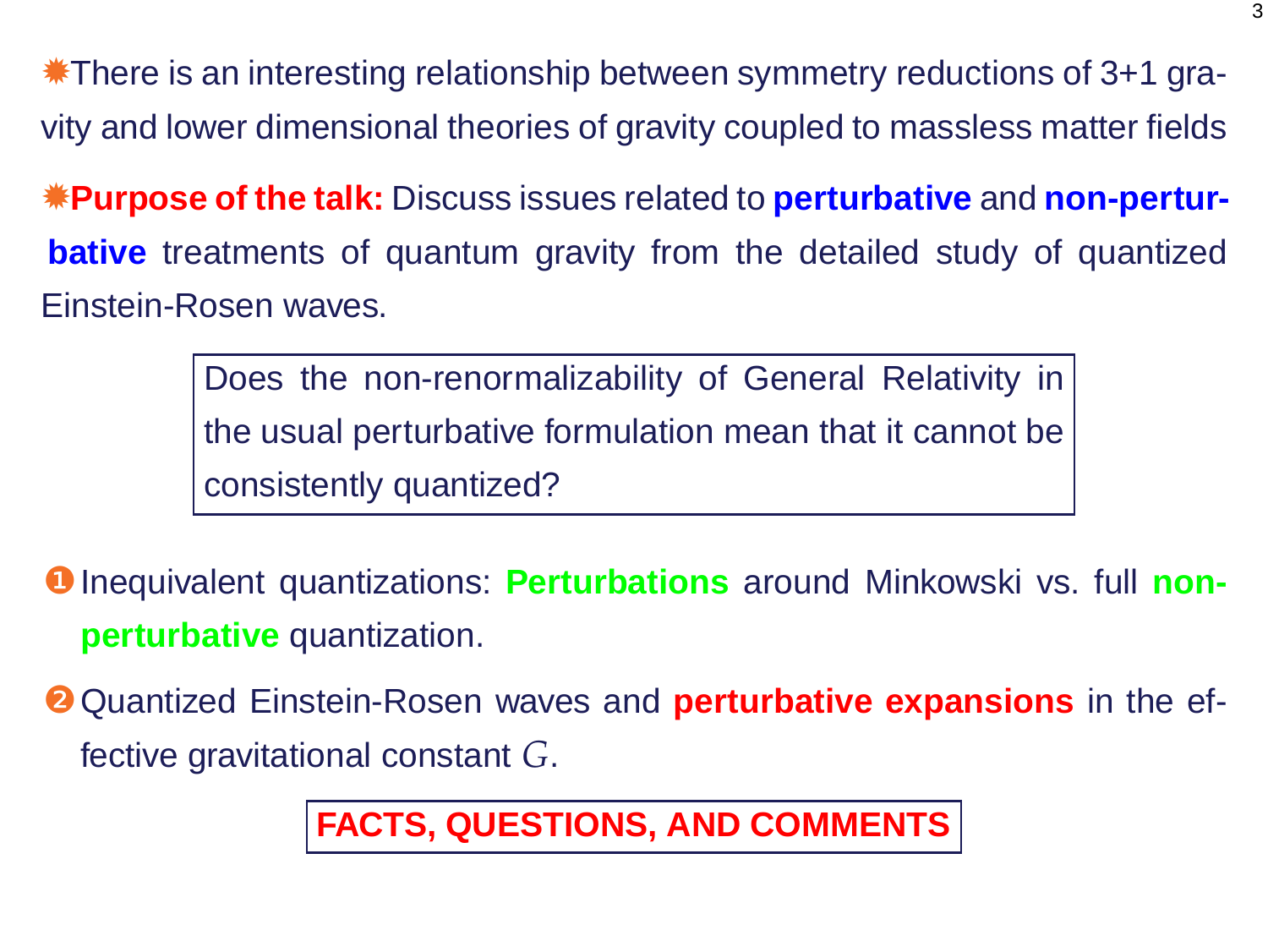#### **LINEARLY POLARIZED CYLINDRICAL GRAVITATIONAL WAVES**

✹ Some symmetry reductions of GR can be exactly quantized despite having **local degrees of freedom** and (some) **diff-invariance**.

The dynamics is given by the following Hamiltonian [Ashtekar, Varadarajan, Phys.Rev. D50 (1994) 4944,  $qr-qc/9406040$ .

$$
H = \frac{1}{4G} (1 - e^{-4GH_0})
$$
  
\n
$$
H_0 = \frac{1}{2} \int_0^\infty dr \, r [(\partial_t \phi_g)^2 + (\partial_r \phi_g)^2]
$$

Here  $c = \hbar = 1$ ,  $G = \hbar G_3$ , and  $G_3$  is the gravitational constant per unit length in the direction of the symmetry axis. *G* plays the role of a **characteristic length** of the system (analogous to the Planck length).

✹The physical Hamiltonian is non-trivial because it is a **function** of the free Hamiltonian for a massless, axisymmetric, scalar field evolving in a 2+1 dimensional Minkowskian background.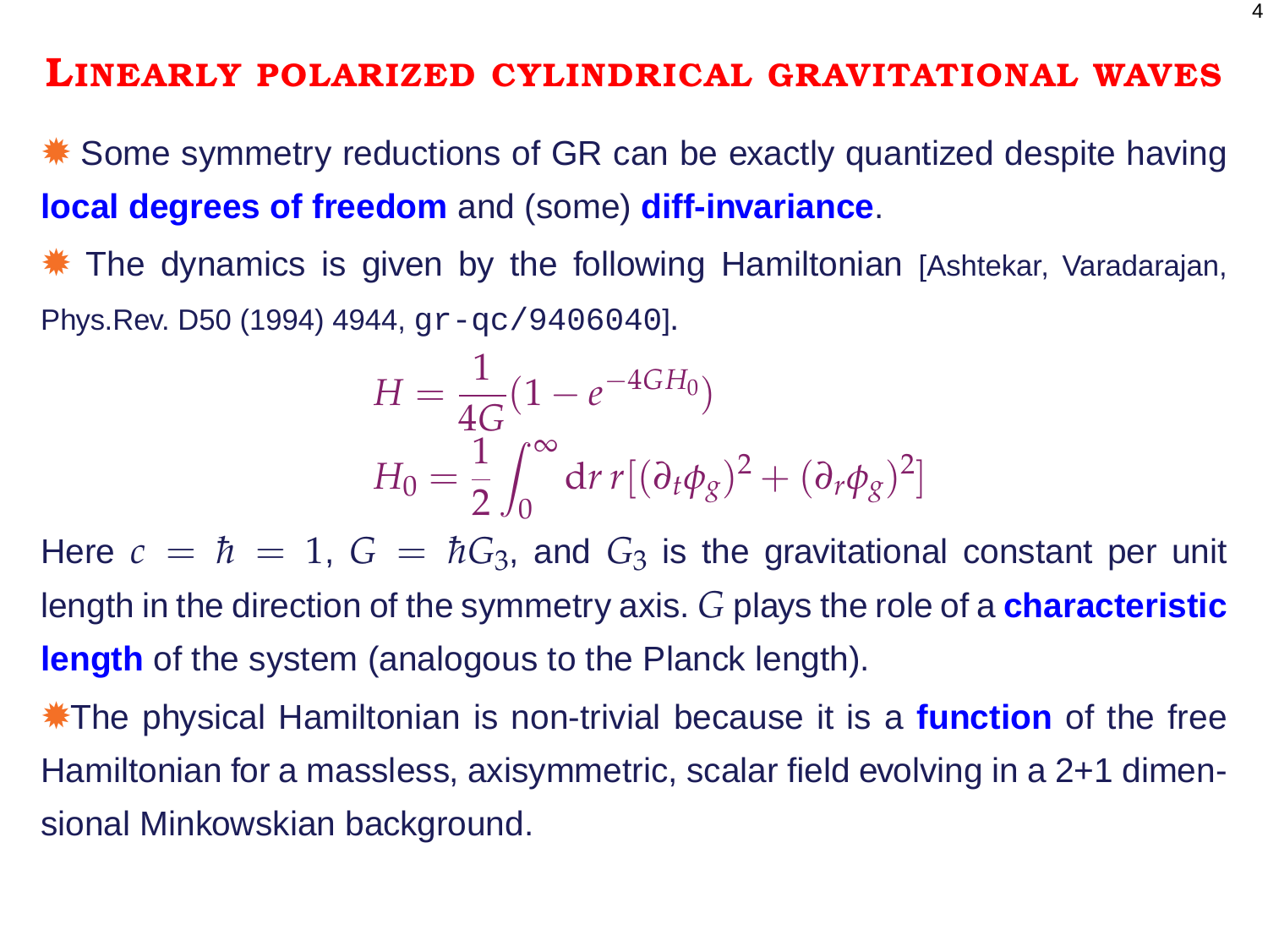## **QUANTIZATION**

✹ Fock space quantization is possible [Ashtekar, Pierri, J.Math.Phys. 37 (1996) 6250, gr-qc/9606085]

 $*$  The **quantum field**  $\hat{\phi}_{g}(r)$  can be written in terms of creation and annihilation operators  $\hat{A}(k)$  and  $\hat{A}^\dagger(k)$  (satisfying the usual commutation relations) as  $\hat{\phi}_g(r) = \sqrt{4G}$  $\int^{\infty}$  $\theta$  $dr J_0(kr) [\hat{A}(k) + \hat{A}^{\dagger}(k)],$ 

✹ The **quantum Hamiltonian** is (normal ordering the exponent) 1 4*G*  $\Big\{1 - \exp \Big[ -4G \Big\}$  $\int^{\infty}$  $\theta$  $dk k \hat{A}^{\dagger}(k) \hat{A}(k)$ 11

#### and the **unitary evolution operator**

$$
\hat{U}(t_2, t_1) = \exp\left[i\frac{(t_2 - t_1)}{4G} \left\{1 - \exp\left[-4G \int_0^\infty dk \, k \hat{A}^\dagger(k) \hat{A}(k)\right]\right\}\right]
$$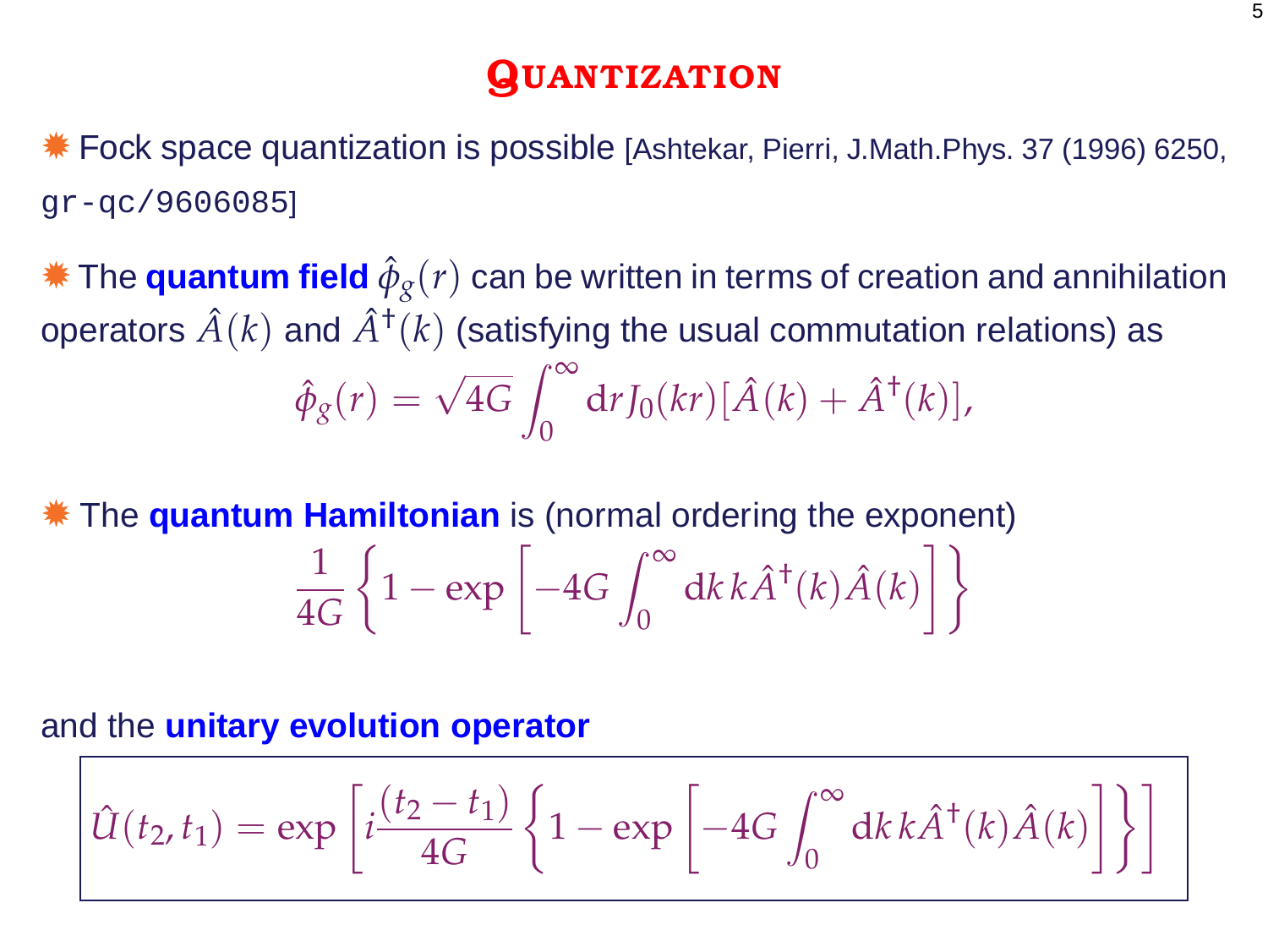#### **Comments:**

✹ **This is it** as far as the quantization is concerned.

✹ We can compute **exactly** the evolution of any Fock space state that we wish.

 $*$  **We know the** *S* matrix because it can be obtained from  $\hat{U}(t_2, t_1)$  as the limit

$$
S = \lim_{t_2 \to \infty, t_1 \to -\infty} \hat{U}(t_2, t_1)
$$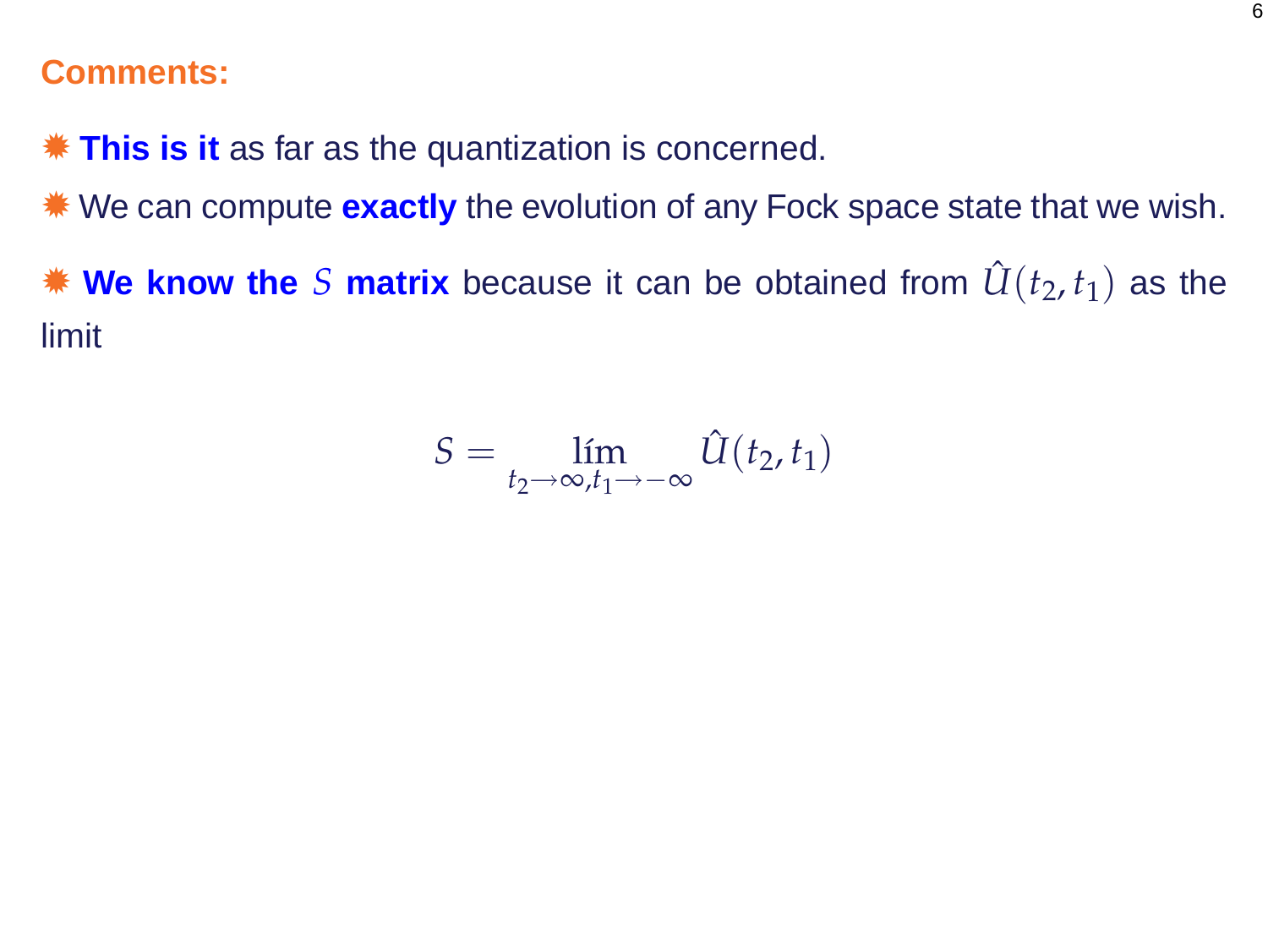## **WHAT DOES PERTURBATIVE MEAN?**

✹ In the usual **perturbative** approach to quantum gravity (i.e. 't Hooft & Veltman, Goroff & Sagnotti), the main goal is to obtain counterterms for the Einstein-Hilbert action to find out if the theory is renormalizable. Eventually one would like to answer physical questions, compute *S*-matrix elements,...

✹ A clever way to do it (imported from the perturbative treatment of Yang-Mills) is to use the **background field method**. For gravity this amounts to expanding  $g_{ab}=g_{ab}^0+h_{ab}$  where  $g_{ab}^0$  is a **fixed, non-singular, background metric** and *h<sub>ab</sub>* is a "quantum fluctuation" (that appears, for example in the path integral measure). In a sense this is just a change of variables in the functional integral.

 $*$  Here the metric  $g_{ab}^0$  plays two roles: As the background field in terms of which the (covariant) counterterms are built and as a convenient extra structure useful to define propagators, introduce causality,...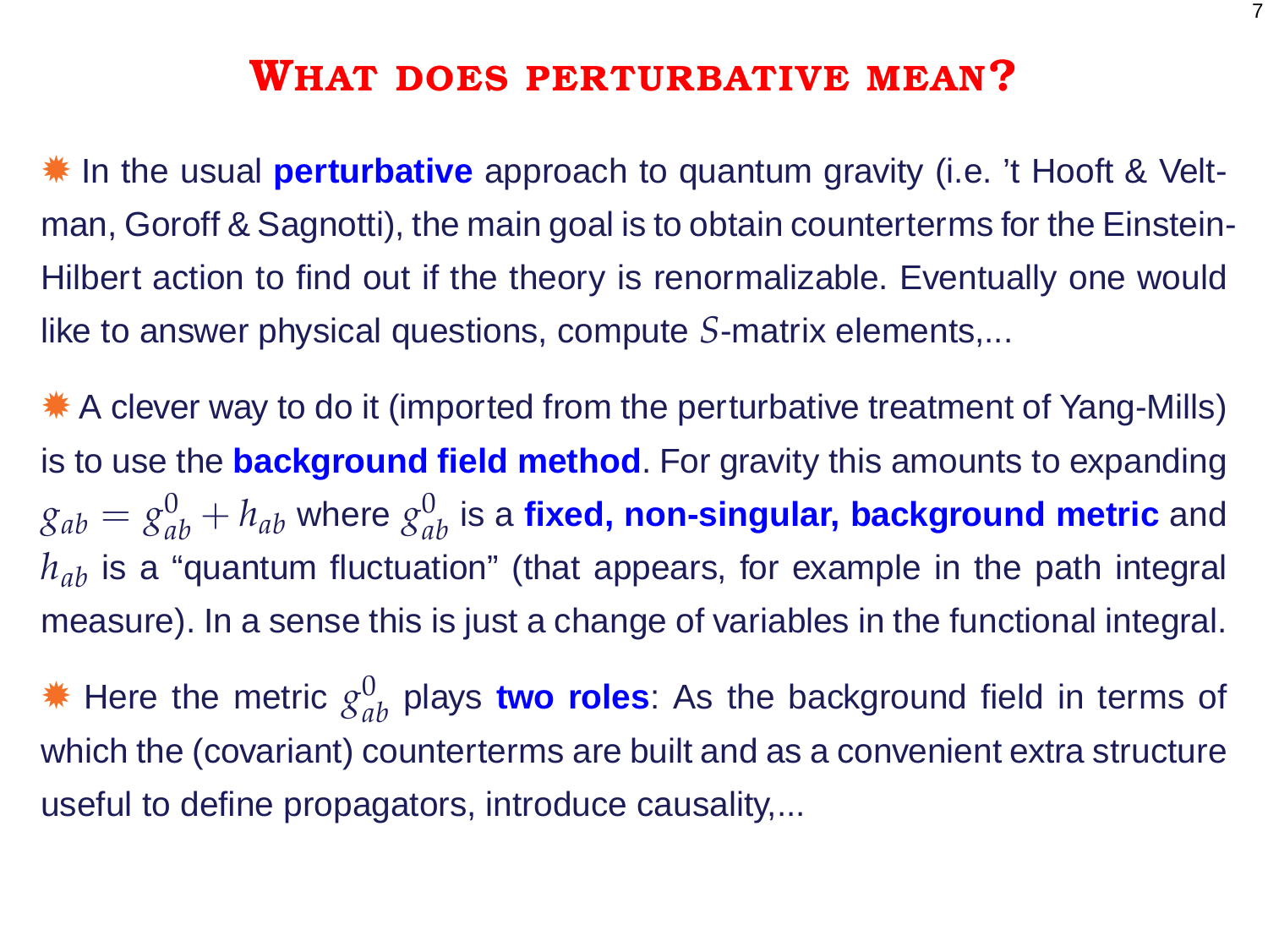**<sup>☀</sup>** If the Minkowski metric  $\eta_{ab}$  is chosen as background one cannot write the counterterms in terms of it because they involve the curvature that vanishes for *η<sub>ab</sub>*. The counterterms would appear as powers of  $h_{ab}$  that can be collected in covariant counterterms.

 $*$  In any case the Lagrangian density  $\sqrt{|g|}R$  is substituted by an *infinite se***ries** involving arbitrary powers of *hab*. This series defines the **vertices** needed to construct Feynman diagrams.

✹ Feynman diagrams are used to write down **Green's functions as power series** in the coupling constant *GN*.

✹ There are **two meanings** of the word "perturbative" here:

 $*$  The one referring to the expansion  $g_{ab} = g_{ab}^0 + h_{ab}$ .

**★ The one referring to expansions of physical quantities (Green functions,** *S* matrix,...) as powers of *GN*.

Both are relevant to the quantization of Einstein-Rosen waves.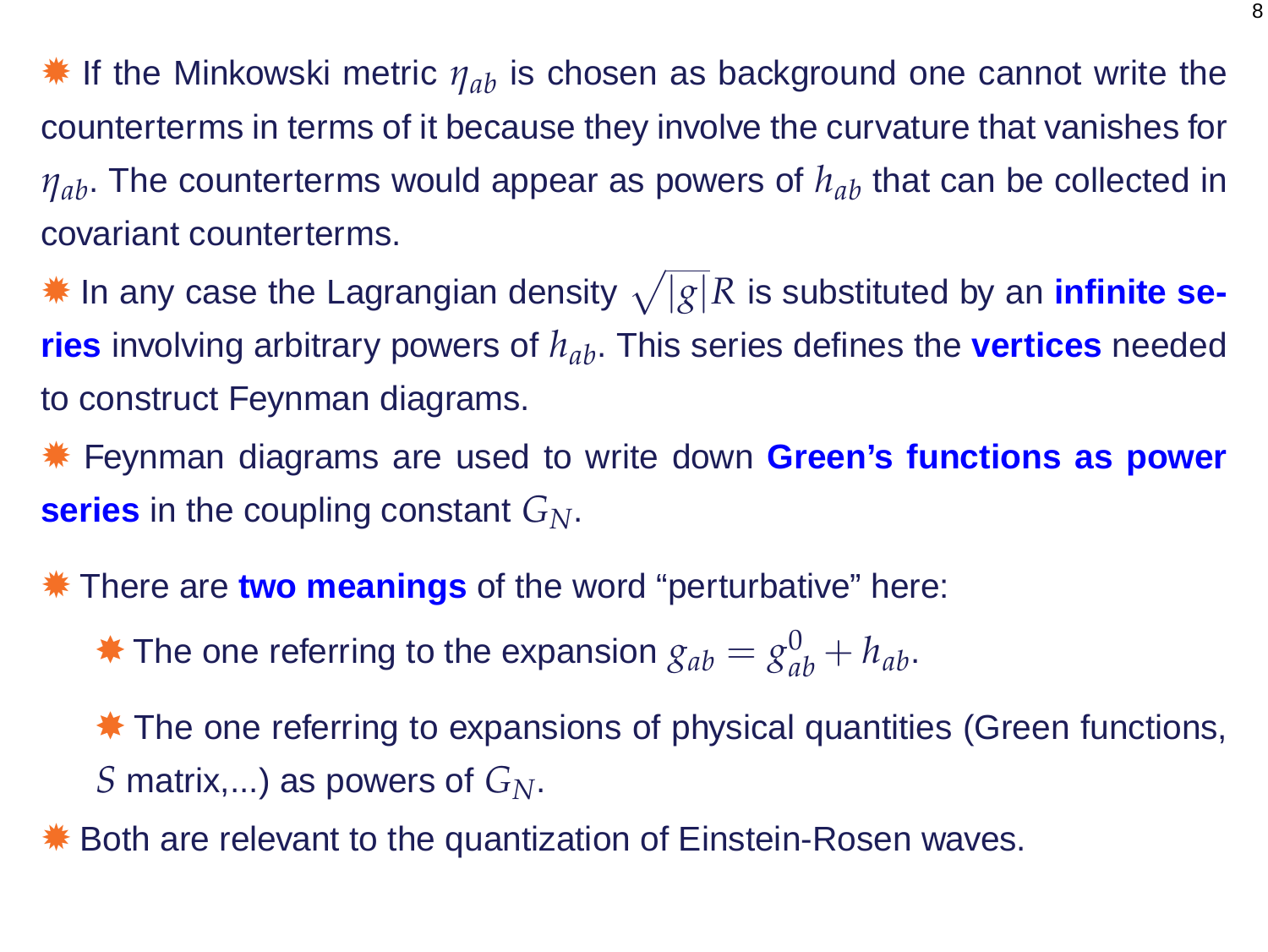### **FIRST MEANING**

[F. B., G. Mena, E. Villaseñor, Phys. Rev. D70 (2004) gr-qc/044028]

**A question:** What is the relation between the exact Fock quantization of ER waves and the one obtained by describing the system as a "perturbation" of Minkowski?

Usual way to write the metric for ER waves (starting point for the usual treatments and the AP quantization).

$$
ds^{2} = e^{-\psi}[-N^{2}dt^{2} + e^{\gamma}(dR + N^{R}dt)^{2} + r^{2}d\theta^{2}] + e^{\psi}dZ^{2}
$$

 $*$  By introducing the new fields  $\bar{N}$ ,  $\bar{N}^R$ ,  $\bar{\gamma}$ ,  $\bar{\psi}$ , and  $\bar{\rho}$  defined as

$$
\gamma := \log[(1+\bar{\psi})(1+\gamma-\bar{\psi})] \qquad \qquad \psi := \log(1+\bar{\psi})
$$

$$
r := \sqrt{(1 + \bar{\psi})(R^2(1 - \bar{\psi}) + R\bar{\rho})}
$$
  

$$
N := \sqrt{(1 + \bar{\psi})(1 + 2\bar{N} - \bar{\psi} - \frac{(\bar{N}^R)^2}{1 + \bar{\gamma} - \bar{\psi}})}
$$
 
$$
N^R := \frac{\bar{N}^R}{1 + \bar{\gamma} - \bar{\psi}}
$$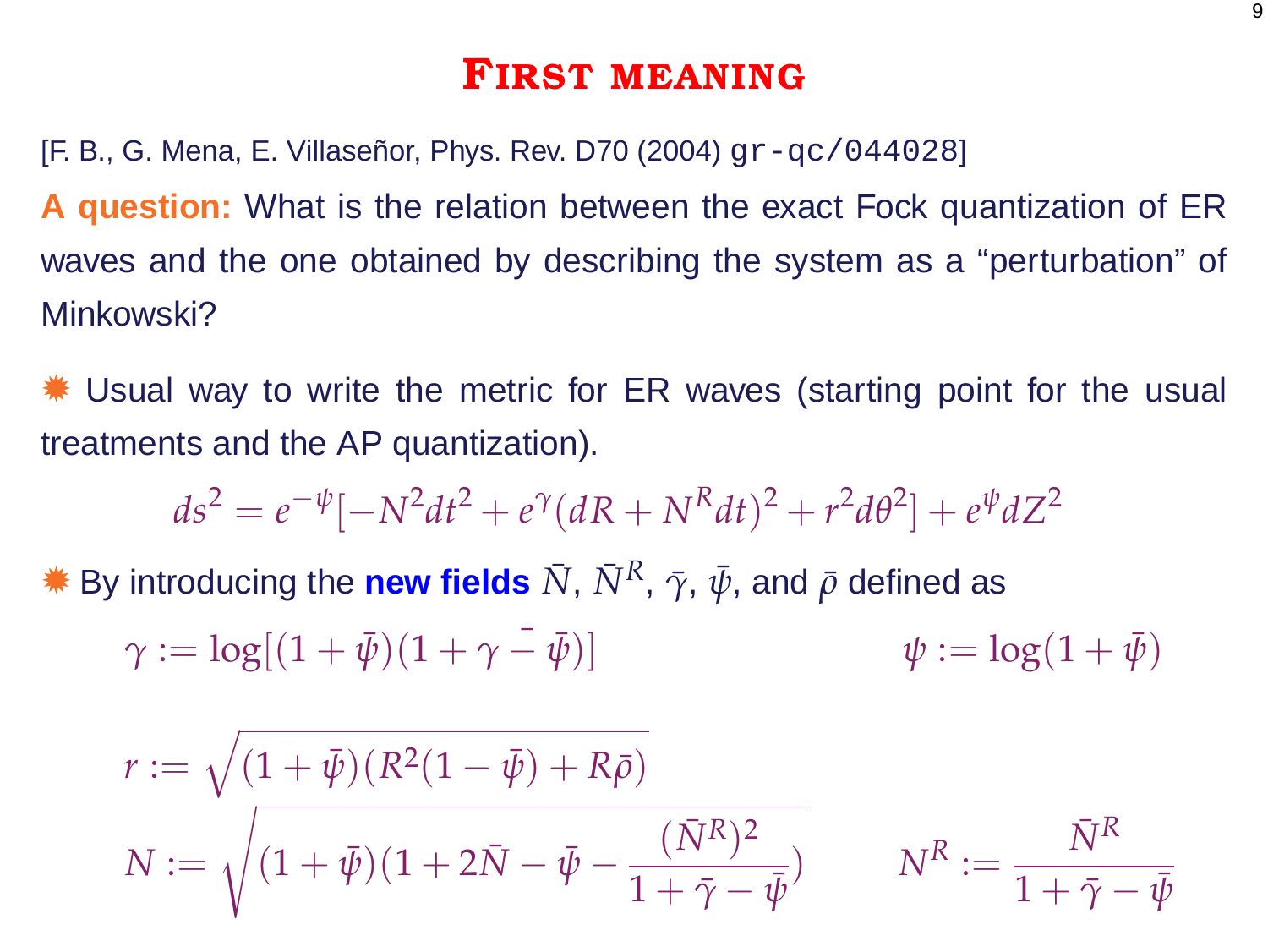$$
ds^{2} = -(1 - 2\bar{N} - \bar{\psi})dt^{2} + 2\bar{N}^{R}dtdR + (1 + \bar{\gamma} - \bar{\psi})dR^{2} + (R^{2} - R^{2}\bar{\psi} + 2\bar{\rho})d\theta^{2} + (1 + \bar{\psi})dZ^{2}
$$

 $*$  when [ $\bar{N}$ ,  $\bar{N}^R$ ,  $\bar{\gamma}$ ,  $\bar{\psi}$ , and  $\bar{\rho}$ ] vanish we recover the Minkowski metric.

✹ One can obtain the reduced Hamiltonians derived from both formulations after a suitable gauge fixing (in fact the same one in terms of the two sets of variables). There is a **canonical transformation** that relates both.

✹ If one considers the **linearization** of the ER model around Minkowski (by keeping only quadratic terms in the barred fields in the reduced Hamiltonian) one can get the reduced Hamiltonian for the model in linearized gravity. This turns out to be the Hamiltonian of a **massless scalar field with rotational symmetry in a 2+1 Minkowskian background**.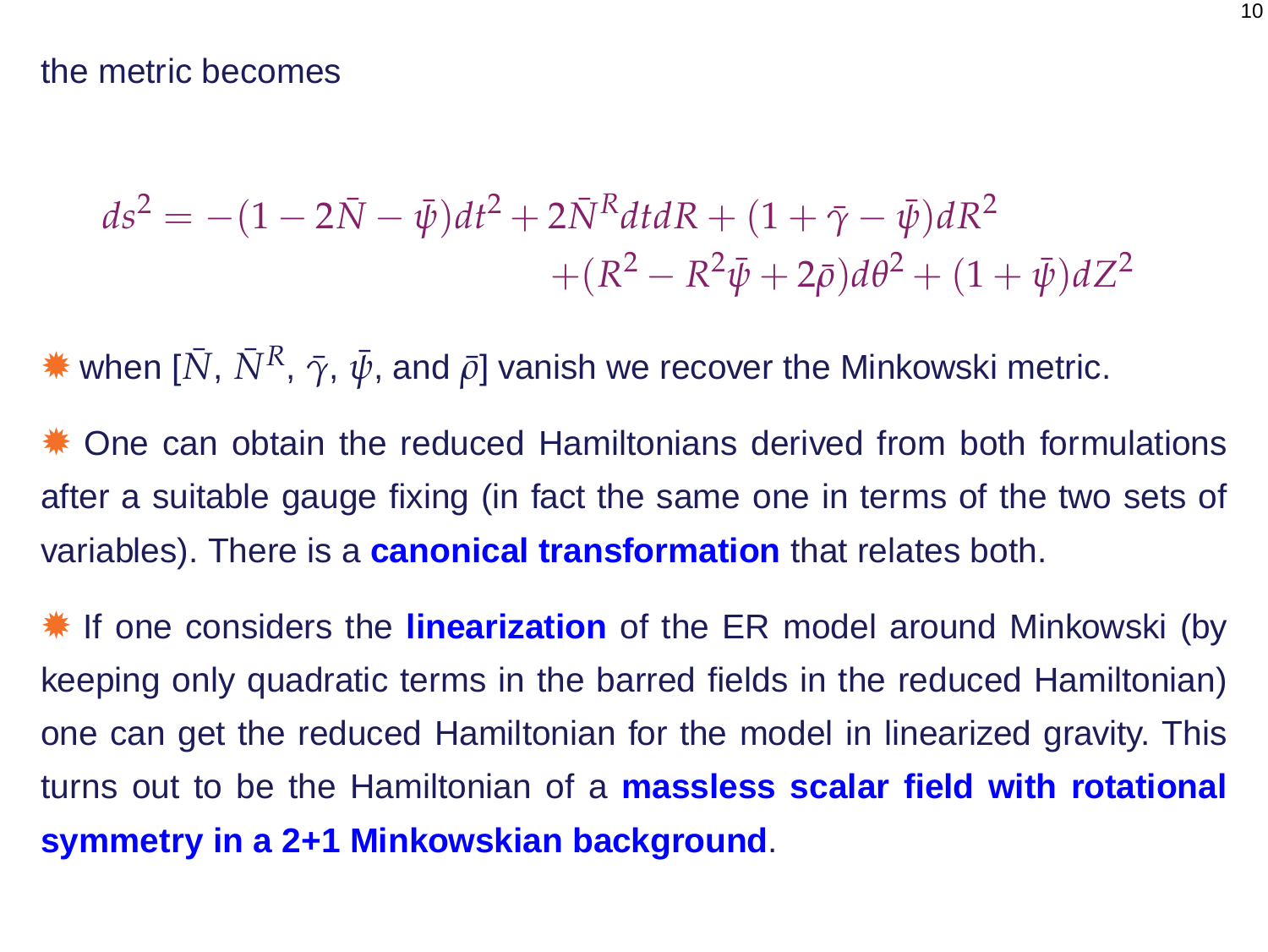✹ A comment on gauge fixing. The usual gauge fixing used by Ashtekar and **Pierri is a generalization of the usual de Donder gauge**  $[\bar{h}^{\nu}]$  $\bar{h}_{\mu,\nu}=0, \, \bar{h}_{\mu\nu}:=0$ *hµν* − *<sup>h</sup>* 2 *ηµν*]

✹ The perturbative quantization of the model is done in the Fock space provided by the **free theory** corresponding to the linearization of the ER model. Of course one has to incorporate the interactions provided by the higher order terms in the action and use some approximation scheme to compute physical objects.

✹ **A question:** How are the Fock spaces (in particular the vacua) of the AP treatment of the model and the linearized model related?

✹ It is possible to write down the creation and annihilation variables of one of the approaches in terms of the ones for the other because we know how both formulations are related. The formulas are very complicated. One important feature: the AP creation-annihilation variables appear multiplied by <sup>√</sup> *G* in these formulas so it is natural to consider expansions in powers of <sup>√</sup> *G*.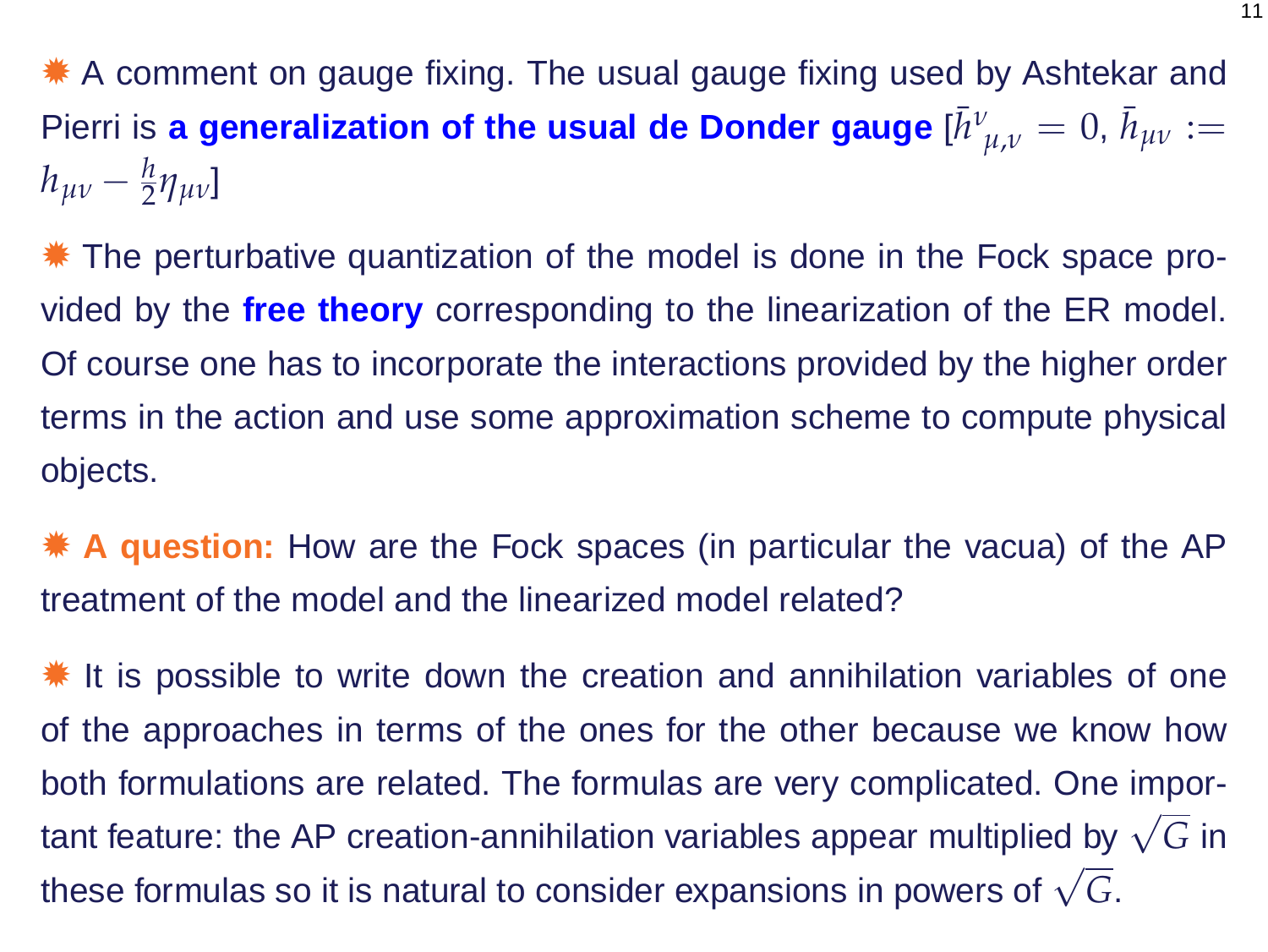✹ Main result: If the perturbative vacuum is related to the AP one then it cannot be expanded as a power series of the form

$$
|0\rangle_{pert}=|0\rangle_{AP}+\sum_{n=1}^{\infty}G^{n/2}|\Phi_n\rangle_{AP}
$$

This is **strong indication that both quantizations are not equivalent.**

**Warning and morale:** Depending on the choice of variables that one uses to quantize the model (and certainly when one uses **perturbative approaches in this first sense**) one may end up with **non-equivalent quantizations!**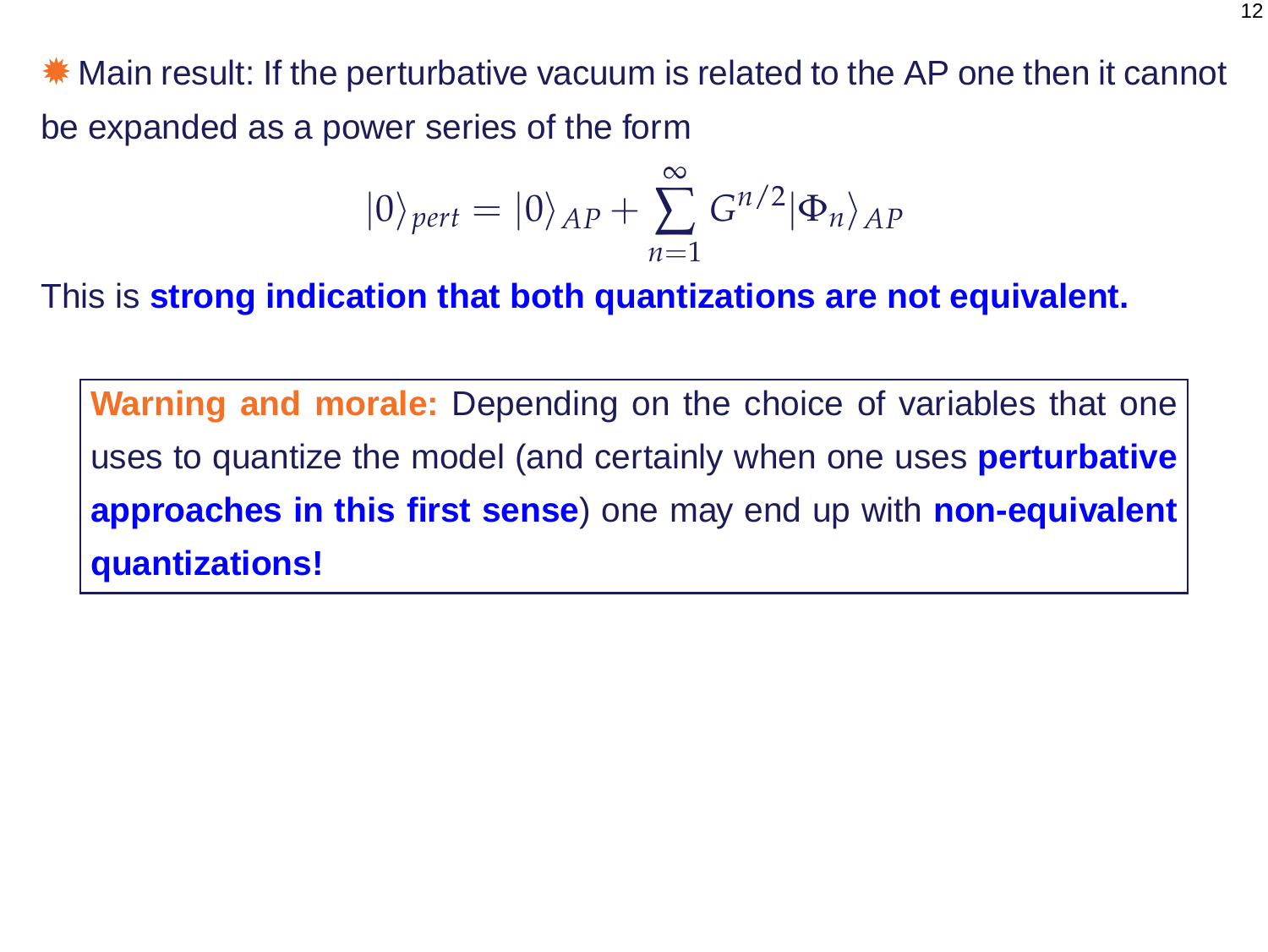## **SECOND MEANING: EXPANDING IN** *G*

[F. B., G. Mena, E. Villaseñor, J.Math.Phys. 46 (2005) 062306, gr-qc/0412028] ✹ N-point functions (v.e.v. of products of field operators at different spacetime points) are the objects in terms of which the *S* matrix is written in traditional approaches to Quantum Field Theory (LSZ formalism).

✹ In the present example we have the **exact** quantum evolution operator. This allows us to get the Heisenberg picture evolution of the field operators **in closed form** and write down the **exact N-point functions**.

✹ An example: the **two-point function**

 $\langle 0 | \hat{\phi}_g(R_2; t_2) \hat{\phi}_g(R_1; t_1) | 0 \rangle =$ 

$$
4G \int_0^{\infty} J_0(R_1k) J_0(R_2k) \langle 0 | \hat{A}(k; t_2) \hat{A}^{\dagger}(k; t_1) | 0 \rangle \, dk =
$$
  

$$
4G \int_0^{\infty} J_0(R_1k) J_0(R_2k) \exp[-i(t_2 - t_1)E(k)] \, dk
$$
  
Here  $E(k) := \frac{1}{4G}(1 - e^{-4Gk}).$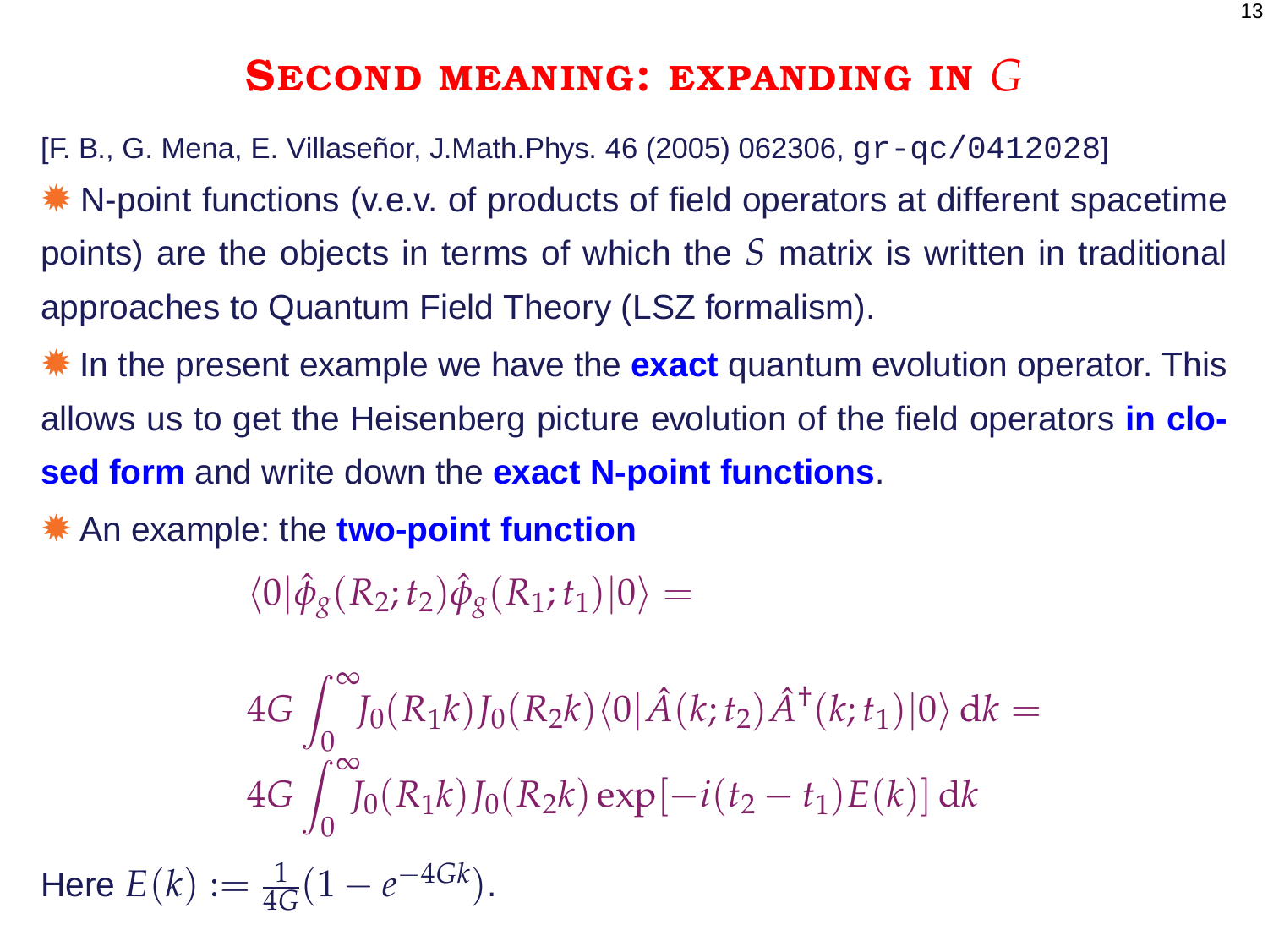✹ This integral is (conditionally) **convergent**. If we introduce a momentum cutoff  $\Lambda_k$  to regularize the fields it would show up as the upper integration limit. The limit  $\Lambda_k \to \infty$  is well defined.

✹ N-point functions are obtained in a similar way (and seem to be all finite).

✹ In the usual perturbation schemes (for example in standard QED) one makes the ansatz that the N-point functions can be expanded as **power series** in the coupling constant (*α* for QED). The coefficients in these expansions are then obtained through the computation of **Feynman diagrams**.

✹ **A question:** Can we obtain such a power series expansion in terms of *G* for the previous two-point function?

✹ Formal expansion

$$
4G \int_0^\infty dk J_0(R_1k) J_0(R_2k) e^{-i(t_2 - t_1)k} \sum_{n=0}^\infty G^n P_{n+1}(k, T)
$$

where  $P_{n+1}(k, T)$  is a polynomial in  $k$  and  $T := (t_2 - t_1)$  of degree  $n + 1$  in  $k$ .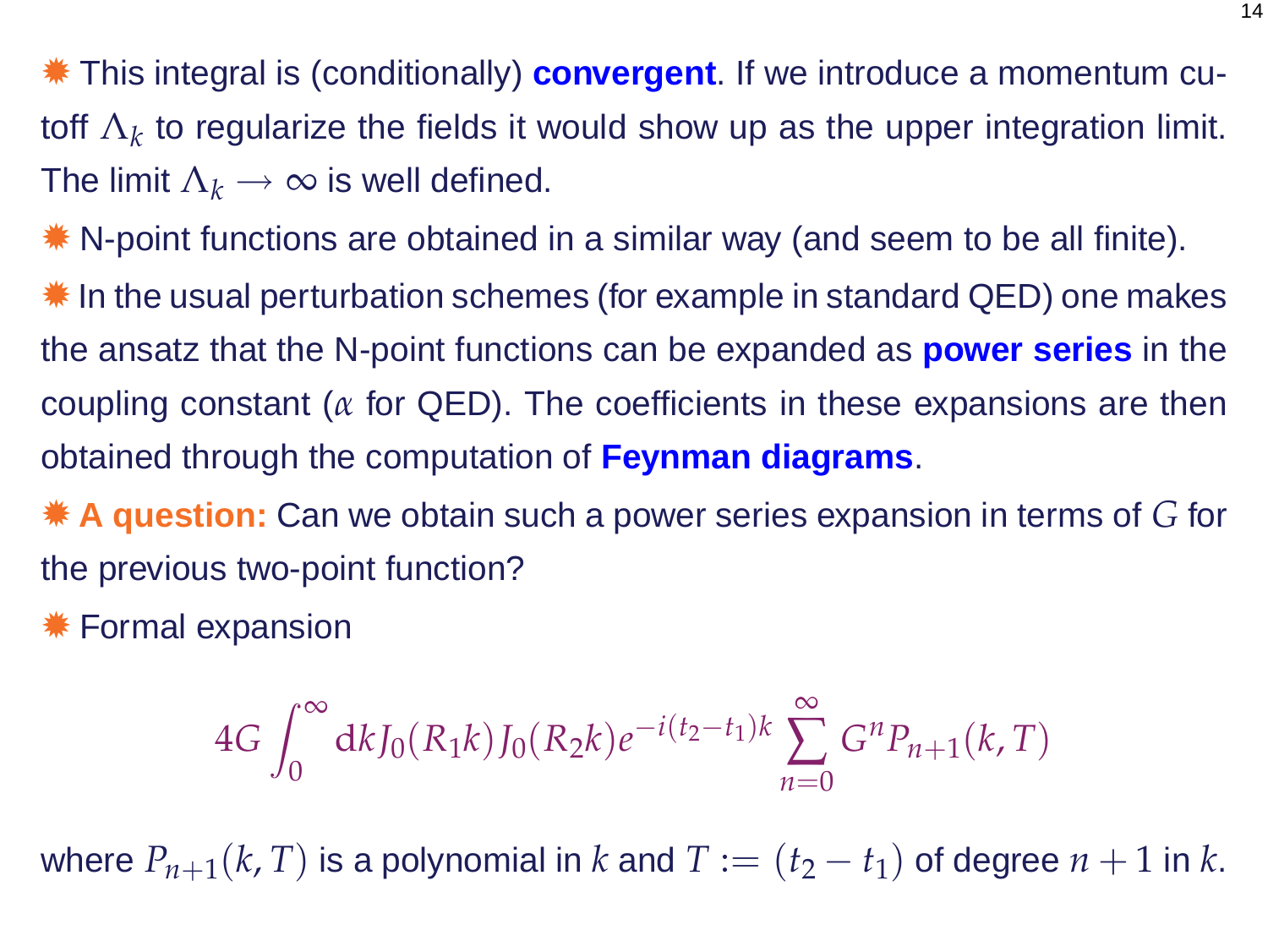✹ We see that each term in the *G* Taylor expansion is a very bad behaved integral in *k*.

✹ If one introduces a **cutoff** one can find conditions that guarantee **uniform convergence**. However they are rather restrictive, involve *G*, and it is very unlikely that they will be universally valid for arbitrary N-point functions.

✸ Notice that *G* can be seen both as a **fixed length scale** or as a **coupling constant**, this leads to two possible points of view: either one considers a **weak coupling limit** or looks at the system at typical distances much larger than *G*.

✹ Several possible attitudes:

**★ Keep the cut-off and try to find a way to remove it by absorbing it in a renormalized** *G* (interpreted as a coupling constant).

**★ Use ad-hoc methods to study the limiting behavior of Green functions** for small values of *G* or, equivalently, for  $R_1$ ,  $R_2$ ,  $t_1$ ,  $t_2 \gg G$  (asymptotic analysis).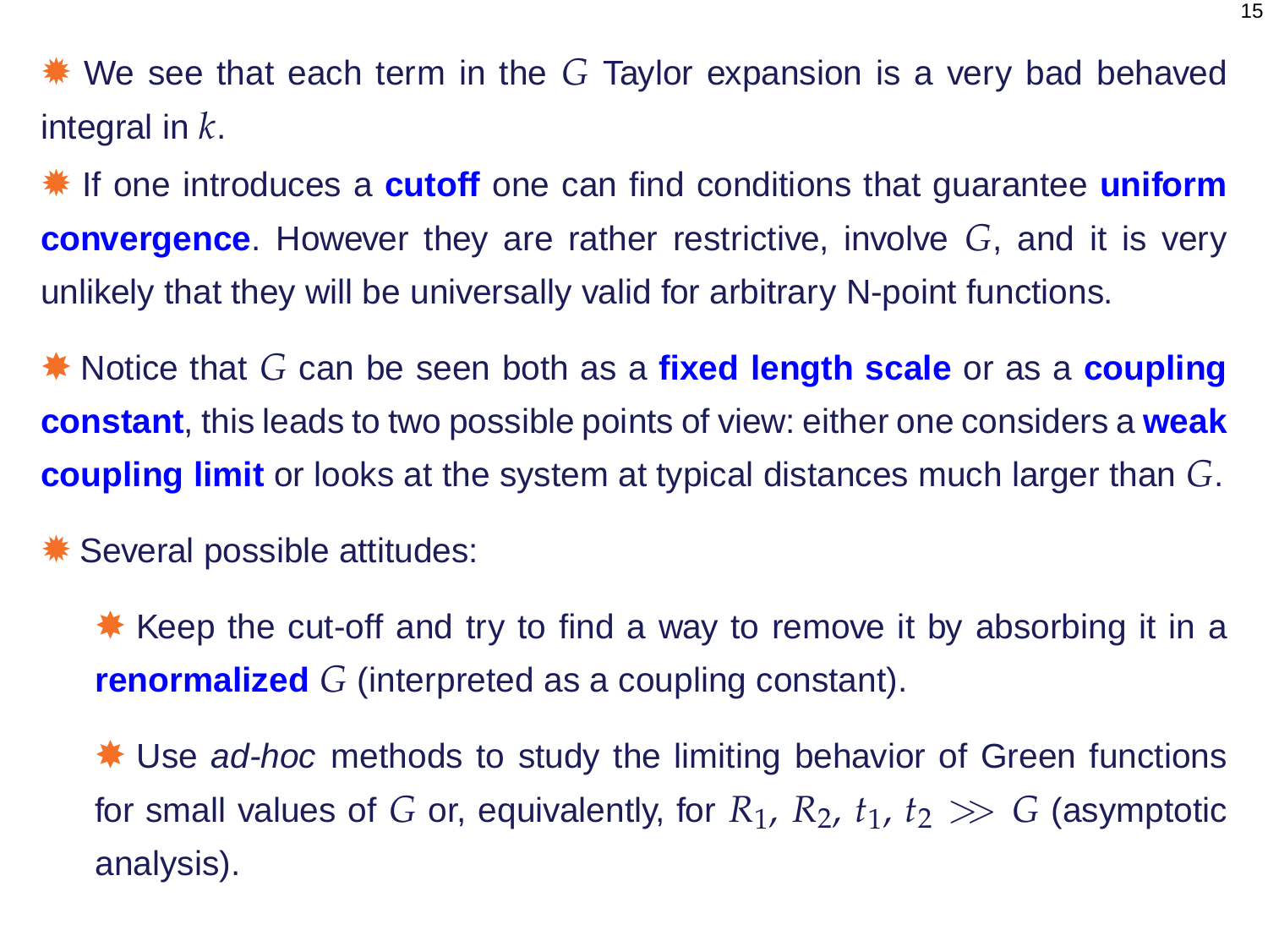#### **ASYMPTOTIC EXPANSIONS OF TWO-POINT FUNCTIONS**

✹ Not easy to implement (basically all the standard methods involving steepest descents, saddle point, Mellin transforms,... **fail**).

✹ At the end of the day it can be done. The result is complicated. Just as an example let us look at the asymptotic value of the imaginary part of the two point function (valid when  $|R_2 - R_1| < t_2 - t_1 < |R_2 + R_1|$  and in the limit  $G \rightarrow 0$ 

$$
\frac{1}{\sqrt{R_1R_2}}K\left(\sqrt{\frac{(t_2-t_1)^2-(R_2-R_1)^2}{4R_1R_2}}\right) + \sqrt{2G}\Im\left\{\frac{e^{-i\frac{\pi}{4}}e^{\frac{i}{4G}[t_2-t_1-|R_2-R_1|(1+\log\frac{t_2-t_1}{|R_2-R_1|})]}}{\sqrt{\pi R_1R_2|R_2-R_1|}\log\frac{t_2-t_1}{|R_2-R_1|}}\right\} + \cdots
$$

Here *K*(*k*) denotes the complete elliptic integral of the first kind.

✹ There is a term independent of *G* and a first, **non-analytic**, term that appears in a systematic expansion.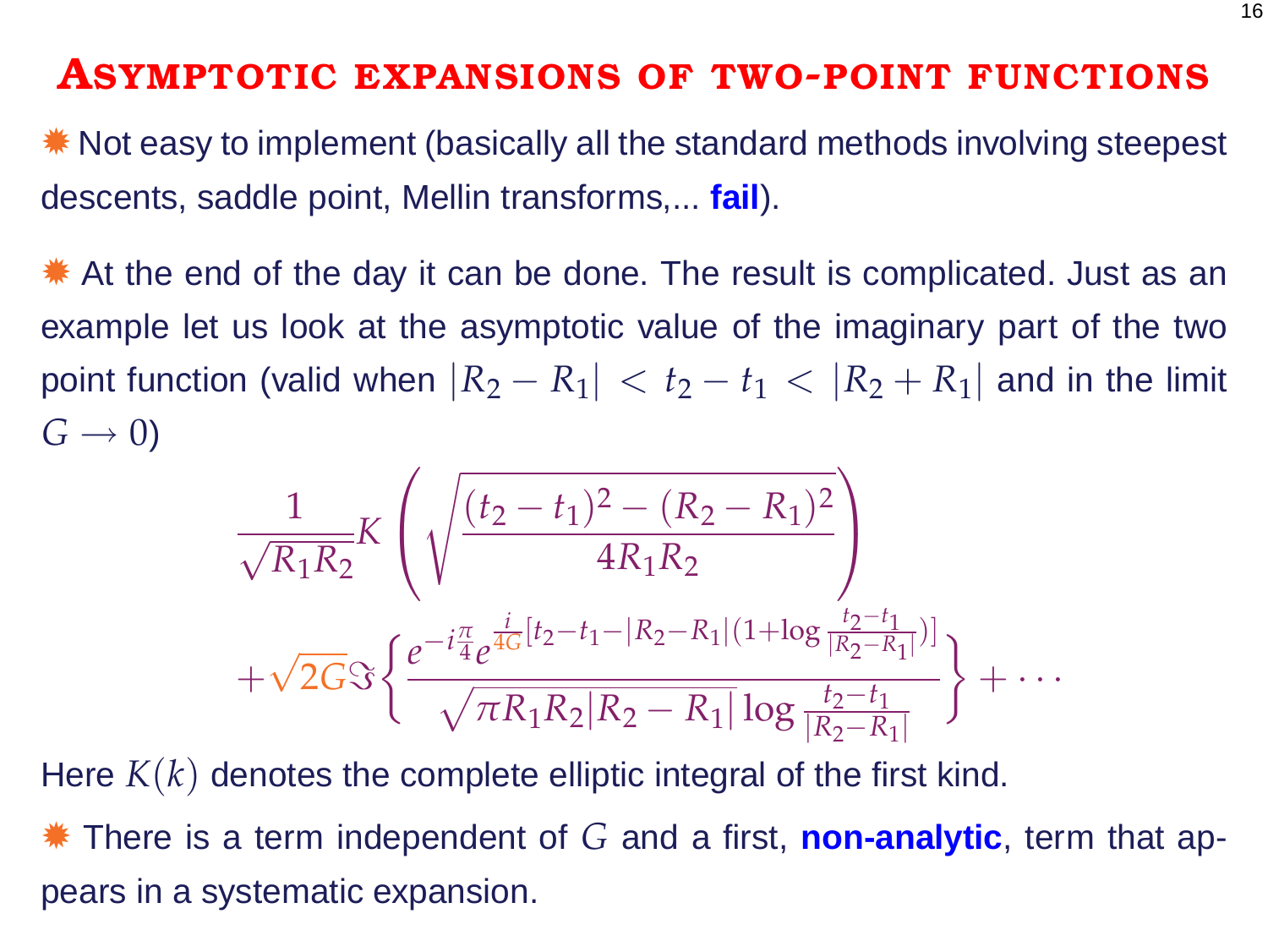In case you cannot believe that the real behavior is given by the previous expression let me show you a plot [here  $\rho := R_2/R_1$ ,  $\tau := (t_2 - t_1)/(4G)$ ].

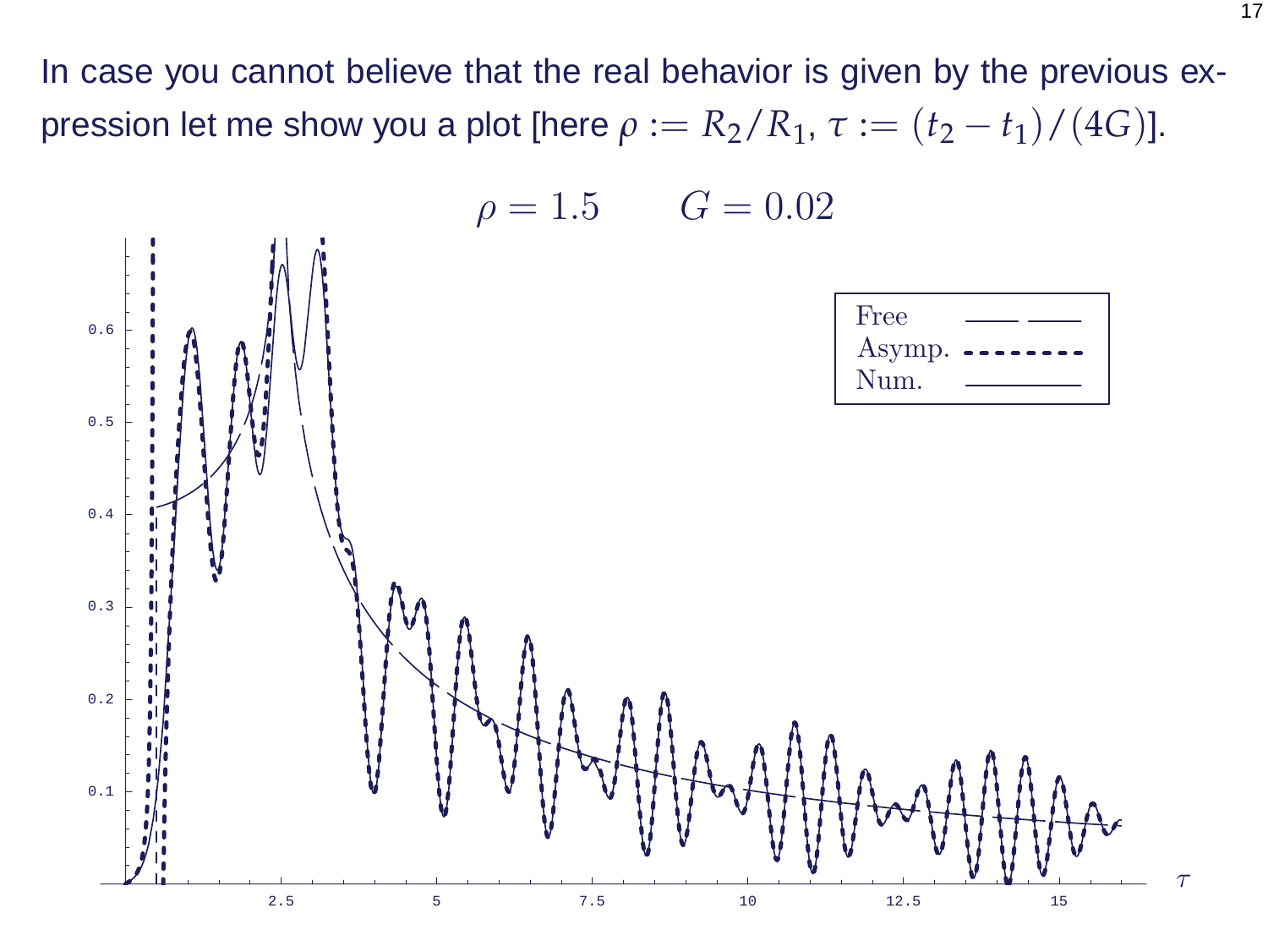#### **Comments:**

✹ An a priory choice of perturbative behavior (Taylor expansion in *G*) is not suitable to capture the physics of the system.

✹ The theory is well defined but seems to be **intrinsically non-perturbative**.

✹ It is not clear how a renormalization scheme (by redefining *G* to absorb quantities that diverge when the cutoff goes to infinity) would work because the final result is not a power series.

 $*$  A renormalization scheme would end up giving  $G(k; \mu)$  [ $\mu$  would be the arbitrary scale that must be introduced in the renormalization process]. Having in mind that *G* is the characteristic length scale of the model, does it make sense to consider it **momentum dependent?**

✹ The model is, in a clear sense, **finite**. However usual finite QFT's (extended supersymmetry, strings,...) have finite coefficients for each power of the coupling constants which means that there is no beta function and no running coupling constants (only the bare ones).